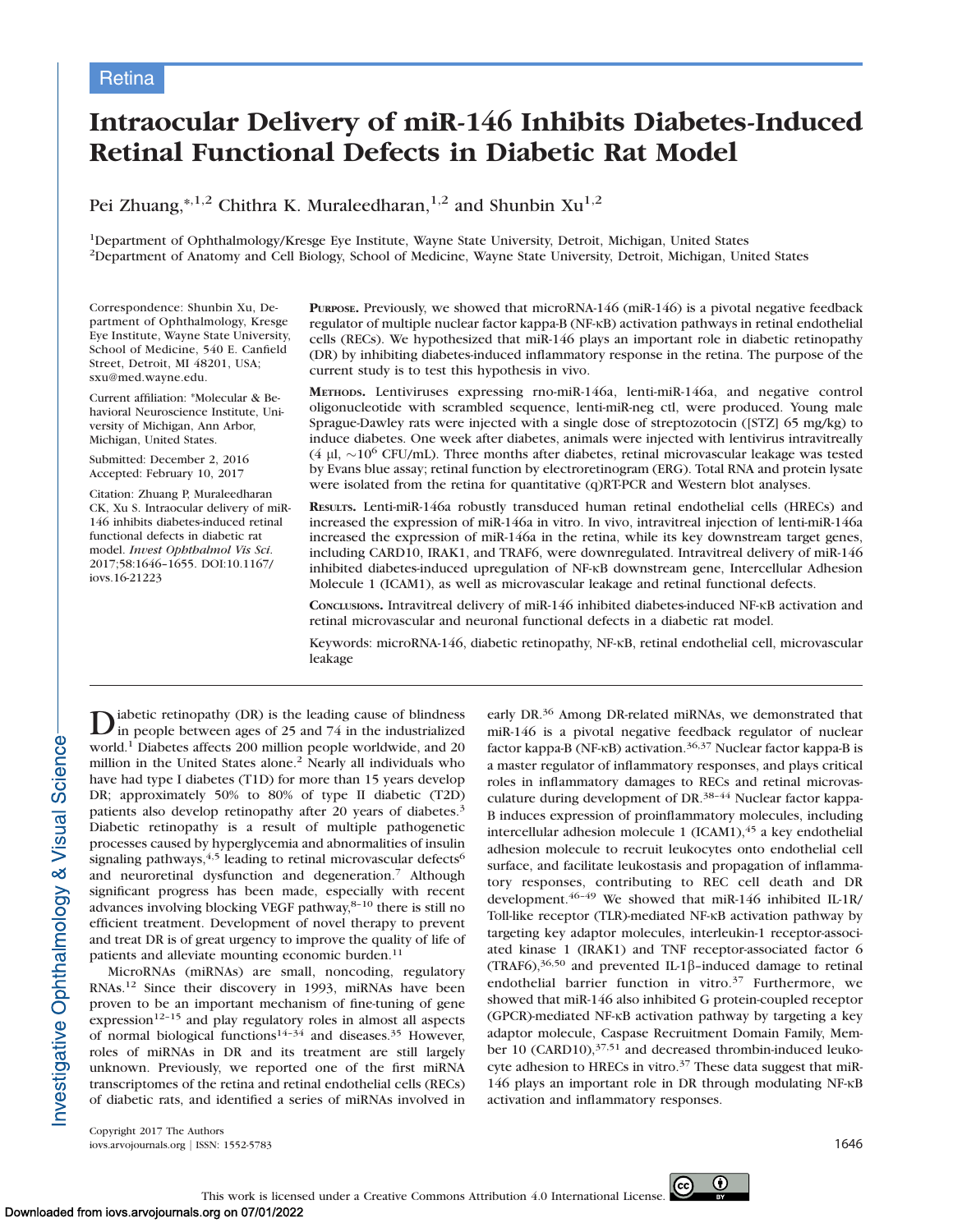Therefore, we hypothesize that overexpression of miR-146 in retinal microvasculature inhibits diabetes-induced NF-KB activation and prevents and/or slows down DR development. To test this hypothesis in vivo, we produced lentivirus expressing rno-miR-146a, lenti-miR-146a, and performed intravitreal injection of lentivirus in diabetic rats 1 week after streptozotocin (STZ)-induced diabetes. Here, we provide evidence that intraocular delivery of miR-146a inhibited diabetes-induced retinal microvascular and neuronal functional defects in vivo.

# MATERIALS AND METHODS

### Lentiviral Production

Lenti-miR-146a and negative control construct expressing an oligonucleotide with scrambled sequence (lenti-miR-neg ctl; Fig. 1A) were purchased from Genecopoeia (Rockville, MD, USA). These constructs are built in the pEZX-MR03 vector (in the public domain, http://www.genecopoeia.com), a third generation HIV-based lentiviral vector system.52,53 Lentivirus was packaged and titered following manufacturer's instructions. Briefly,  $1.5 \times 10^6$  of the lentiviral packaging cells, 293Ta (Genecopoeia), were plated in a 10-cm dish in Dulbecco's Modified Eagles Medium (DMEM; HyClone Laboratory, Logan, UT, USA) supplemented with 10% fetal bovine serum (FBS; HyClone). When the cells were 70% to approximately 80% confluent, 2.5 µg of plasmid DNA of lentiviral construct mixed with Lenti-Pac HIV and EndoFectin Lenti (Genecopoeia) was added to the medium. Twenty-four hours later, the medium was replaced with fresh DMEM  $+ 5\%$  FBS  $+$  penicillin (100 IU/ mL) and streptomycin (100 µg/mL; HyClone). Then, 1/500 volume of the TiterBoost reagent (Genecopoeia) was added to the culture medium to enhance viral production. Subsequently, the medium was collected 48 hours posttransfection, and centrifuged at  $500 g$  for 10 minutes to get rid of cell debris. The supernatant (lentiviral solution) was filtered through 0.45-µm polyethersulfone low protein-binding filters (Research Products International, Mt. Prospect, IL, USA), and stored in 100-µL aliquots at  $-80^{\circ}$ C.

The lentivirus was titered in human primary retinal endothelial cells (Passage 4-6; Cell Systems, Kirkland, WA, USA). Briefly,  $2 \times 10^4$  HRECs/well were plated in a 24-well plate in 500 µL of Endothelial Basal Medium-2 (EBM-2; Lonza, Basel, Switzerland) with 5% FBS and penicillin-streptomycin. Before infection, fresh media with  $4 \mu g/mL$  of polybrene (Sigma-Aldrich Corp., St. Louis, MI, USA) was added. Then, 10 or 50 µL of lentivirus was used to infect HRECs. The plate was incubated at  $37^{\circ}$ C, 5% CO<sub>2</sub> for 5 days, with the medium changed every other day. The numbers of total and GFPpositive cells were counted in five random fields of view under fluorescent microscope. The titer of the lentiviral production was calculated as the number of colony forming units per milliliter of lentiviral solution.

#### Rats

Male Sprague-Dawley rats  $(\sim 250 \text{ g})$  were purchased from Harlan Laboratory (Indianapolis, IN, USA). All animal procedures were approved by the Institutional Animal Care and Use Committee (IACUC) and adhered to the ARVO Statement for the Use of Animals in Ophthalmic and Vision Research. A single dose of STZ (65 mg/kg in 50 mM citrate buffer [pH 4.0]; Sigma-Aldrich Corp.) was injected intraperitoneal injection to induce diabetes as we described previously.36 Nondiabetic control rats were injected with equal amount of citrate buffer. Blood glucose level was detected using a FreeStyle Lite glucose meter



FIGURE 1. Lenti-miR-146a robustly infected and delivered miR-146a in HRECs in vitro. (A) Lentiviral construct. (B) Five days after transduction with 50 µL of lentivirus, HRECs were robustly infected and expressed GFP. Upper row: Lenti-miR-neg ctl  $(1.3 \times 10^6 \text{ cftt/mL})$ ; lower row: lentimiR-146a (1.0  $\times$  10<sup>6</sup> cfu/mL). Scale bar: 100 µm. (C) Quantitative RT-PCR of miR-146a in HERCs 5 days after viral transduction. LM, light microscopy; FM, fluorescent microscopy.

(Abbott Diabetes Care, Inc., Alameda, CA, USA). Rats with blood glucose level greater than 250 mg/dL were deemed as diabetes (diabetes mellitus, DM).

One week after diabetes, rats were anesthetized with a ketamine (80 mg/kg)/xylazine (10 mg/kg) cocktail (Butler Schein, Dublin, OH, USA). Then, 4  $\mu$ L of lenti-miR-146a (1.0  $\times$  $10^6$  cfu/mL) was injected intravitreally into one eye; and  $4 \mu$ L of lenti-miR-neg ctl  $(1.3 \times 10^6 \text{ cftt/mL})$  into the other eye. For non-DM control rats,  $4 \mu L$  of lenti-miR-neg ctl was injected intravitreally to serve as negative controls.

Body weight and blood glucose levels of the rats were checked biweekly. One-third Linplant (LinShin Canada, Toronto, Ontario) was implanted to the rats subcutaneously when their blood glucose levels were higher than 500 mg/dL so as to keep their blood glucose level at 300 to 500 mg/dL to avoid severe weight loss and ketoacidosis. Three months after lentiviral injection, electroretinogram (ERG) and Evans blue assays were performed to determine retinal function and the integrity of retinal microvasculature. The retina was harvested for RNA and protein preparation.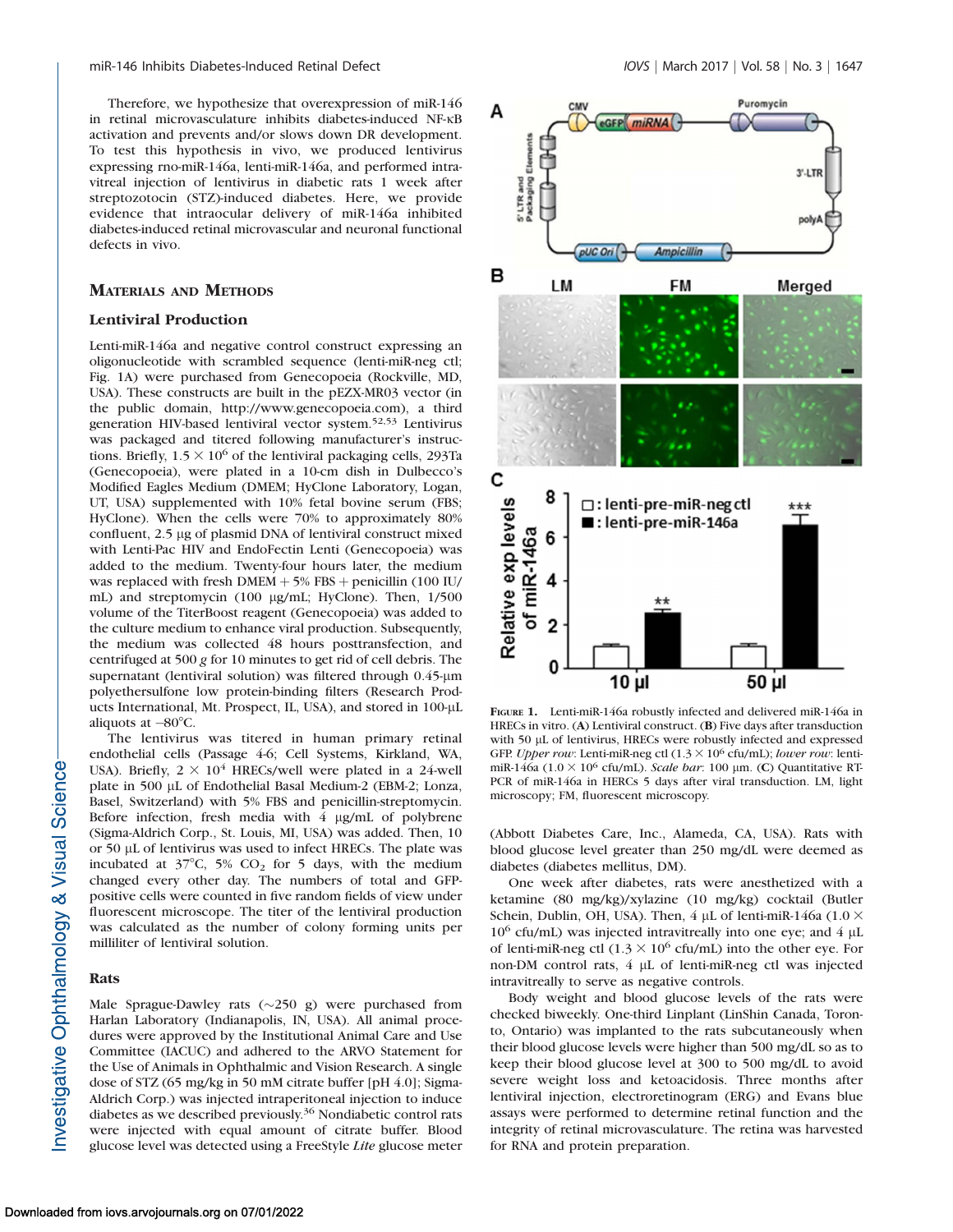## RNA Preparation and Quantitative RT-PCR

Total RNA from HRECs and the retina was prepared using miRVana miRNA isolation kit (Life Technologies, Carlsbad, CA, USA) as described previously.<sup>36,37,54,55</sup> Quantitative (q)RT-PCR of miRNAs was performed using TaqMan microRNA assays (Applied Biosystems, Foster City, CA, USA), with small nuclear (sn)RNA U6 as a normalization control. Quantitative RT-PCR of mRNAs was performed using QuantiTect primer assays and QuantiFast SYBR Green RT-PCR kit (Qiagen, Germantown, MD, USA), with 18s rRNA as a normalization control as described previously.36,37,54,55

## Antibodies and Western Blot Analysis

The protein lysate from the retina was homogenized using a pellet pestle motor (Fisher Scientific, Chicago, IL, USA) in RIPA buffer with a protease inhibitor cocktail, including  $0.5 \mu M$  4-(2aminoethyl) benzenesulfonyl fluoride hydrochloride (AEBSF); 0.4-µM aprotinin, 10-µM leupeptin, 20-µM bestatin, 7.5-µM pepstatin A, and 7.0-μM E-64 (Sigma-Aldrich Corp.). Western blot was performed following a standard protocol as we described previously.36,56,57 Antibodies against rat CARD10 (1:200), TRAF6 (1:200), IRAK1 (1:200), and b-actin (1:500) were purchased from Santa Cruz Biotechnology (Dallas, TX, USA). Horseradish Peroxidase (HRP)-conjugated secondary antibodies (1:5000) and enhanced chemiluminescence (ECL) detection reagents (GloBrite ECL Reagent Kit PLUS) were purchased from Detroit R&D (Detroit, MI, USA). Enhanced chemiluminescence signals were detected using a FluorChemE detector (ProteinSimple, San Jose, CA, USA). ImageJ 1.50e software (http://imagej.nih.gov/ij/; provided in the public domain by the National Institutes of Health, Bethesda, MD, USA) was used to quantify the intensity of the bands. Relative quantity of protein of interest was normalized to  $\beta$ -actin.

### ELISA Assay

The expression of ICAM1 was detected using ELISA kit (Cloud-Clone Corp, Houston, TX, USA) per manufacturer's instruction. Twenty micrograms of protein lysate of each sample was added to the precoated well. The detection range of the kit is 0.312 to 20 ng/mL.

### Electroretinogram

Electroretinogram was performed using a hmsERG machine (OcuScience, Henderson, NV, USA) as we described previously<sup>54</sup> with modifications. Rats were dark-adapted overnight. Before the test, rats were anesthetized with ketamine (80 mg/kg)/ xylazine (10 mg/kg; Butler Schein) and kept on a heat pad during the entire procedure to maintain body temperature. One percent tropicamide (Bausch & Lomb, Rochester, NY, USA) was applied to both eyes for 5 to 10 minutes for pupil dilation before ERG tests. Electroretinogram thread electrodes (OcuScience) were used for ERG recording. Electroretinogram tests were carried out sequentially at 10, 100, 1000 mcd  $s/m^2$  with 5minute interval between different intensities. Each response was recorded for 500 ms. Responses to 20 light flashes were averaged to produce one ERG recording at each light intensity.

#### Evans Blue Assay

Evans blue assay was performed as described previously.58 Briefly, the animals were anesthetized with ketamine (80 mg/ kg)/xylazine (10 mg/kg; Butler Schein), and injected with Evans blue (45 mg/kg body weight; Sigma-Aldrich Corp.) through the tail vein. Peripheral blood was drawn at 0.1 mL from the carotid artery every 20 minutes up to 2 hours after

injection to obtain the time-averaged Evans blue plasma concentration. Two hours after Evans blue injection, the rats were perfused via the left ventricle with 0.05 M citrate buffer (pH 3.5) for 2 minutes. Eyes were enucleated after the perfusion; and the retinas were carefully dissected. The weight of each retina was measured after drying for 4 hours in a Vacufuge (Eppendorf, Hamburg, Germany). Evans blue in the retina was extracted by incubating the retina in 50  $\mu$ L of formamide for 18 hours at  $72^{\circ}$ C. The extract was filtered through a 30-kDa Nanosep centrifugal filter (VWR International, Radnor, PA, USA) at  $12,000$  g for  $120$  minutes at  $4^{\circ}$ C. The absorbance of the filtrate was measured with a Nanodrop (Themo Scientific, Waltham, MA, USA) at 620 and 740 nm as the absorption maximum and minimum for Evans blue in formamide. Retinal microvascular permeability was calculated as nanograms of Evans blue per gram of retinal dry weight per hour, (ng/g retinal dry wt/hr) using the following formula:

Concentration of Evans blue in retina

(time-averaged Evans blue concentration in the plasma

```
\times retinal dry weight \times circulation time). (1)
```
### Statistical Analysis

All data are shown as mean  $\pm$  SEM. The statistical analysis between nondiabetic animals and diabetic animals was performed using 2-way ANOVA followed by Bonferroni posttest as appropriate; t-test was used to analyze the difference between the eyes injected with lenti-miR-146a and the ones injected with lenti-miR-neg ctl of the diabetic rats. Pearson correlation coefficient was used to analyze the correlation between Evans blue results and ERG results.

## **RESULTS**

# Lenti-miR-146a Robustly Infected and Delivered rno-miR-146a in HRECs

To test whether the lentivirus that we produced can effectively transduce retinal endothelial cells, we first infected HRECs with lenti-miR-146a as well as negative control lentivirus in vitro. Five days after transduction, greater than 75% HRECs are infected with lentivirus, which coexpresses green fluorescent protein (GFP; Figs. 1A, 1B). To determine whether lenti-miR-146a delivered miR-146a in infected HRECs, we harvested RNA and performed qRT-PCR. The results showed that miR-146a was significantly upregulated in cells infected with lenti-miR-146a in a dosage-dependent manner, compared with the ones infected with lenti-miR-neg ctl (Fig. 1C).

# Intravitreal Injection of Lenti-miR-146a Increased the Level of miR-146a Expression in Rat Retina

To test whether lenti-miR-146a can deliver miR-146a in the retina in vivo, we performed intravitreal injection of lenti-miR-146a in one eye and lenti-miR-neg ctl in the other eye of STZinduced diabetic rats and non-DM negative control animals 1 week after STZ injection. Three months later, we harvested their retina and performed qRT-PCR analysis. Our result showed that, like we reported previously,<sup>36</sup> miR-146a is upregulated in the retina of diabetic rats injected with lentimiR-neg ctl, compared with non-DM rats injected with negative control lentivirus (Fig. 2), suggesting that diabetes induced moderate upregulation of endogenous miR-146a. More importantly, our result showed that lenti-miR-146a injection resulted in a further increase of miR-146a expression in the retina of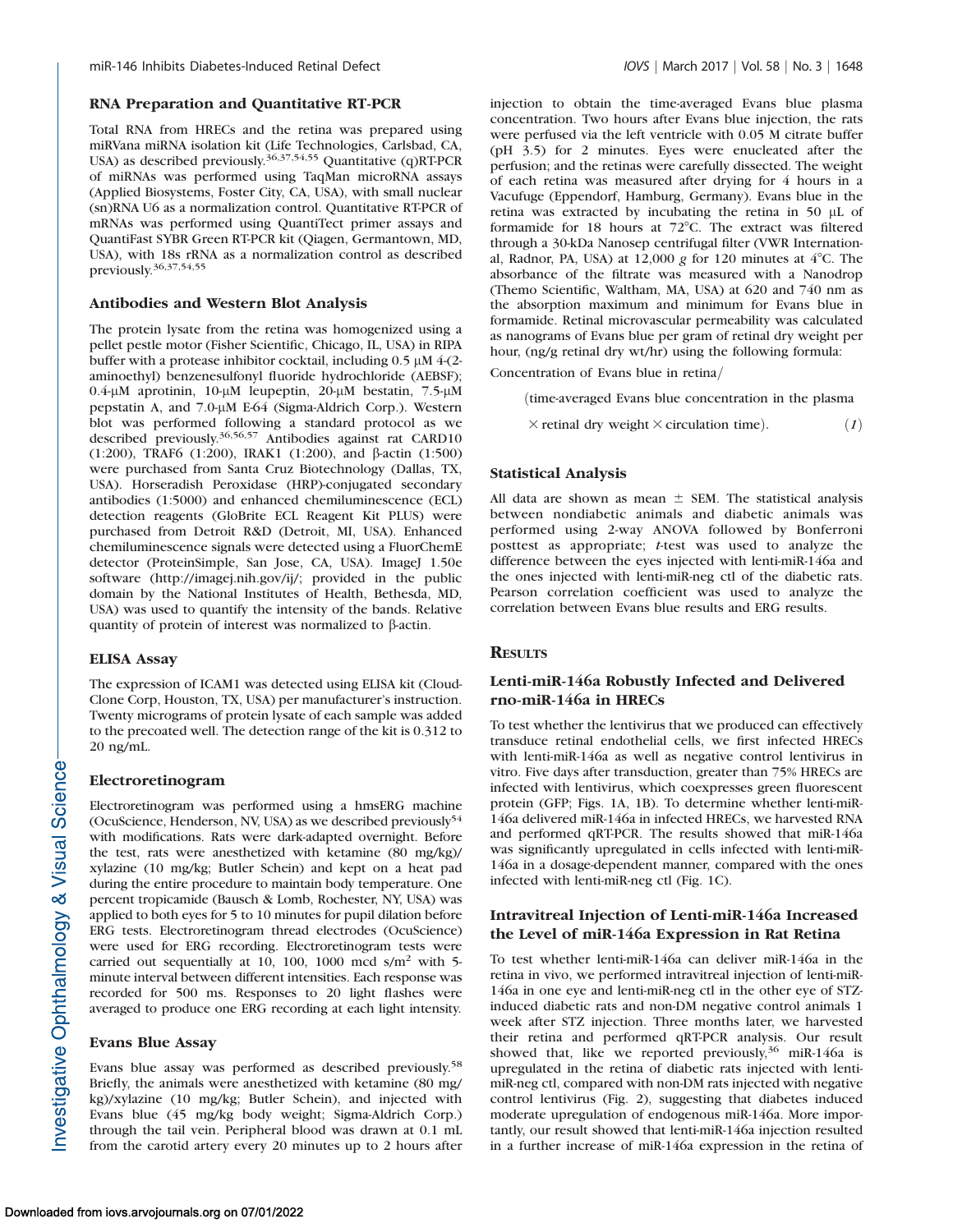

FIGURE 2. Intravitreal injection of lenti-miR-146a resulted in increased expression of miR-146a in the retina 3 months after diabetes.  $P < 0.05$ versus non-DM rats injected with lenti-miR-neg ctl.  $n = 4$ /group.

diabetic rats, compared with lenti-miR-neg ctl–injected diabetic rats, suggesting that intravitreal injection of lenti-miR-146a delivered miR-146a in the retina in vivo for at least 3 months after viral injection.

# Overexpression miR-146 Downregulated Key Downstream Target Genes in NF-KB Activation Pathways in the Retina of Diabetic Rats

Previously, we and others showed that miR-146 is a negative feedback regulator of IL-1R/TLR- and GPCR-mediated NF-KB activation pathways by targeting key adaptor molecules in these pathways, including IRAK1, TRAF6, 36, 50 and CARD10.37,51 To test whether lentivirus-delivered miR-146a regulates the expression of these molecules in vivo, we harvested retinal protein lysate 3 months after lentiviral injection. Western blot analysis showed that IRAK1, TRAF6, and CARD10 were increased in the retina in lenti-miR-neg ctl– injected diabetic animals compared to negative control lentivirus-injected non-DM control rats (Fig. 3), consistent with NF-KB activation in diabetic retina. However, in the eyes injected with lenti-miR-146a, IRAK1 and CARD10 were significantly decreased compared with the eyes of diabetic rats injected with negative control lentivirus, suggesting that lentivirus-delivered miR-146a inhibited the expression of endogenous target genes.

# Overexpression of miR-146 Inhibited Diabetes-Induced NF-KB Downstream Proinflammatory Factor ICAM1

Nuclear factor kappa-B, a key regulator of inflammatory responses, is known to be activated in the retina as early as 2 months after the onset of diabetes and plays important roles in the pathogenesis of DR through its downstream proin-



FIGURE 3. Intravitreal delivery of miR-146a prevented diabetes-induced increased expression of its downstream target genes, CARD10 (A, B), IRAK1 (A, C) and TRAF6 (A, D) in the retina by Western blot analysis.  $n = 3/\text{group.}^*P < 0.05; ^{**P} < 0.01$ .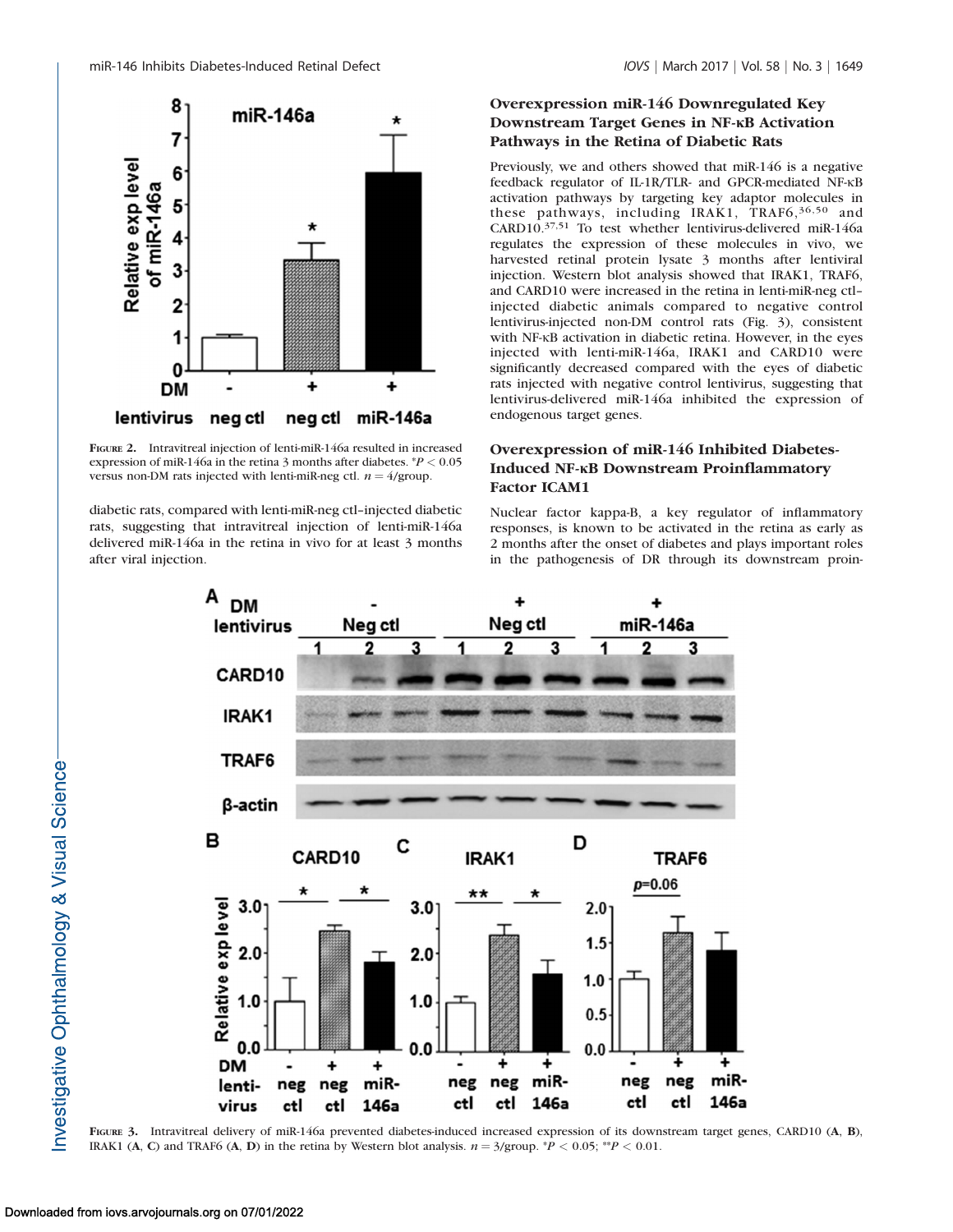

FIGURE 4. Intravitreal delivery of miR-146a inhibited diabetes-induced expression of NF-KB downstream inflammatory factor, ICAM1, in the retina 3 months after diabetes. (A) Quantitative RT-PCR analysis.  $n = 3$ /group. (B) ELISA analysis in retinas. All relative expression levels are normalized to non-DM rats injected with lenti-miR-neg ctl.  $^{*}P$  < 0.05, \*\*\* $P$  < 0.001.

flammatory factors.<sup>38,39,41</sup> Nuclear factor kappa-B downstream gene, ICAM-1, is a key adhesion molecule to recruit leukocytes onto endothelial-cell surface to facilitates leukostasis and propagate inflammatory responses, contributing to subsequent REC cell death, microvascular defects, and DR development.45–49 To test whether lentivirus-delivered miR-146a inhibits NF-KB activation-induced inflammatory response, we performed qRT-PCR and ELISA assays on ICAM-1. Our results showed that intravitreal injection of lenti-miR-146a significantly inhibited diabetes-induced increased expression of ICAM1 in the retina at both mRNA and protein levels (Fig. 4), suggesting that lentivirus-delivered miR-146a limited diabetes-induced NF-KB activation in the retina.

# Overexpression of miR-146 in the Retina Is Protective From Diabetes-Induced Microvascular and Neuroretinal Functional Defects

To test whether intraocular delivery of miR-146a protects the retina from diabetes-induced damages, we performed scotopic ERG 3 months after lentiviral injection. Our result showed that the b-wave amplitude was significantly decreased in diabetic rats compared with non-DM control rats, with approximately 42%, 40%, and 38% decrease at 10, 100, and 1000 mcd  $s/m<sup>2</sup>$ light intensities, respectively (Figs. 5A, 5B), suggesting diabetes-induced functional defect of the retina. Intravitreal injection of lenti-miR-146a partially rescued diabetes-induced decrease of b-wave amplitude (Figs. 5A, 5B).

To test the effect of overexpression of miR-146a on the integrity of retinal microvasculature, we performed Evens blue assays. Our result showed that, in negative control lentivirusinjected eyes, the leakage of Evens blue was significantly increased by approximately 64% after 3 months of diabetes, compared with nondiabetic control rats (Fig. 5C). Lenti-miR-146a injection prevented diabetes-induced increase of Evans blue leakage (Fig. 5C); no significant difference was detected between nondiabetic rats (14.96  $\pm$  1.98 ng/retina dry wt/hr) and the eyes of diabetic animals injected with lenti-miR-146a  $(18.25 \pm 0.99 \text{ ng/retina dry wt/hr}; \text{Fig. 5C}).$ 

In the rats subjected to both Evans blue assay and ERG test, correlation analysis showed that improved retinal neuronal function is significantly correlated to the decreased retinal microvascular leakage in lenti-miR-146a–injected eyes of diabetic rats (Fig. 5D), suggesting that intraocular delivery of miR-146a protected the retina from both diabetes-induced microvascular and neuroretinal functional defects.

## **DISCUSSION**

Nuclear factor kappa-B is a key regulator of immune and inflammatory responses.<sup>59,60</sup> Diabetes-induced NF-KB activation contributes to REC cell death, and plays an important role in the pathogenesis of DR. $38-44$  Prevention of NF- $\kappa$ B activation is a viable approach for treatment of DR.<sup>38,43</sup> Previously, we showed in vitro that miR-146 inhibited IL-1 $\beta$ - and thrombininduced NF-KB activation and prevented subsequent functional defects, including compromised endothelial barrier function and increased leukocyte adhesion.36,37 Here, we show that intravitreal injection of lenti-miR-146a in diabetic rats resulted in increased expression of miR-146a, decreased expression of its key target genes, including IRAK1, TRAF6, and CARD10, which are important adaptor molecules of NF-KB activation pathways, and led to downregulation of NF-KB downstream gene, ICAM1, a proinflammatory factor attracting leukocytes docking on endothelial cells. More importantly, intraocular delivery of miR-146a prevented diabetes-induced retinal microvascular leakage, a key pathological changes during the development of DR,<sup>61,62</sup> and inhibited diabetes-induced retinal functional defects. These data provides an in vivo proof-ofprinciple evidence that overexpression of miR-146 in the retina is protective from diabetes-induced retinal damage.

MiR-146a was originally identified as negative feedback regulator of IL-1R/TLR-mediated NF-KB activation pathway in a macrophage cell line.<sup>50</sup> Increasing studies have shown that miR-146a is expressed in a wide range of tissues and cell types, and plays important roles in innate<sup>50</sup> and adaptive immunity,63–66 and many tissue-specific functions in different cell types and biological context.36,37,51,67,68 MiR-146a itself can be regulated by different pathways in different cell types in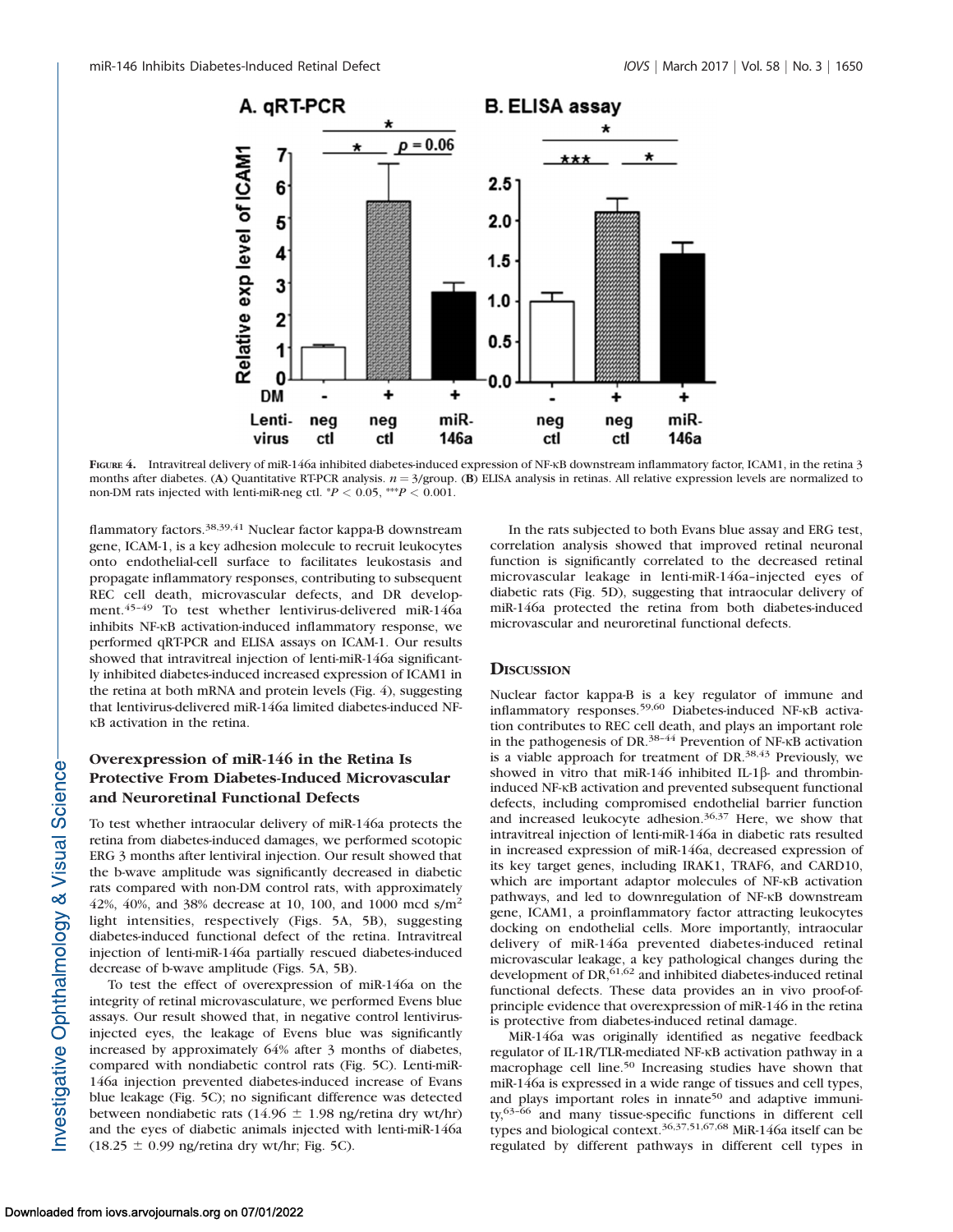

FIGURE 5. Intraocular delivery of miR-146a inhibited diabetes-induced functional damages to the retina 3 months after diabetes. (A) Representative scotopic ERG recording; (B) b-wave amplitudes of ERG at different light intensities.  $n = 8$ /group. (C) Evaluation of retinal microvascular leakage by Evans blue assays.  $n=4$ /group. \*\*P < 0.01; \*\*\*P < 0.001 versus non-DM rat eyes injected with lenti-miR-neg ctl;  $\#P$  < 0.01;  $\#H$  < 0.001 versus DM rat eyes injected with lenti-miR-neg ctl. (D) Correlation analysis between ERG b-wave amplitude and Evans blue leakage in the rats subjected to both assays.

response to different stimuli under various physiological as well as pathological conditions.<sup>50,66-70</sup> Under diabetic condition, numerous reports have showed that, at different disease stages, miR-146a has different responses and functions in different cell types, including endothelial cells, retinal and renal tissues in both human and animal models. Wang and colleagues<sup>71</sup> showed that miR-146a expression in the retina had a rhythmic oscillation in nondiabetic rats; however, the rhythmic pattern was lost in diabetic rats 6 weeks after diabetes. MiR-146a expression in HRECs from nondiabetic donors exhibited circadian rhythm for up to 48 hours in culture<sup>71</sup>; while the ones from diabetic donors lost this rhythmicity.71 Intriguingly, in HRECs of diabetic donors in culture, the levels of miR-146a expression appeared to be decreased when compared with the ones of nondiabetic donors.<sup>71</sup> This seems to contradict our report that miR-146a was increased in the RECs and/or the retina 3 months after STZ-induced diabetes $36$  (Fig. 2). We speculate that the decreased expression of miR-146a in HRECs of diabetic donors in culture<sup>71</sup> is possibly a result of loss of in vivo diabetic environment, in which many proinflammatory factors activate NF-KB and promote miR-146a expression. Our previous<sup>36</sup> and current observations (Fig. 2) were made on primary RECs and/ or retina acutely isolated from diabetic rats 3 months after diabetes; and therefore, they reflected in vivo status of miR-

146a in the retina at this stage of disease development. Our unpublished data in human retinas shows that miR-146a is increased in the retina of diabetic donors, supporting our findings in diabetic animal models (data not shown).

In contrast to our findings,  $36$  Feng et al.<sup>72</sup> reported that miR-146a expression was downregulated in the retina, heart and kidney of STZ-induced diabetic rats 1 month after diabetes, and of T2D db/db mice 2 months after poorly controlled diabetes. The difference in miR-146a expression in STZ-induced diabetic rats compared with nondiabetic controls could be a result of different durations of diabetes. At different time-points after diabetes, different pathological pathways may dominate miR-146a expression regulation in the retina and other tissues. As a matter of fact, Feng et al.<sup>72</sup> suggested that transcriptional regulator, p300, played a major role in decreased expression of miR-146a in RECs and the retina 1 month after diabetes; while we demonstrated that increased NF-KB activation and proinflammatory factors in diabetic retina contributed to the increased expression of miR-146a in RECs and the retina 3 months after STZ-induced diabetes.<sup>36,37</sup> Therefore, these seemingly contradictory results may not argue against one another; rather, they underscore the dynamic changes of miR-146a in the retina at different stages under diabetes.

Feng et al.<sup>72</sup> also showed that, under high glucose culture (HG; 25 mM), miR-146a was downregulated in human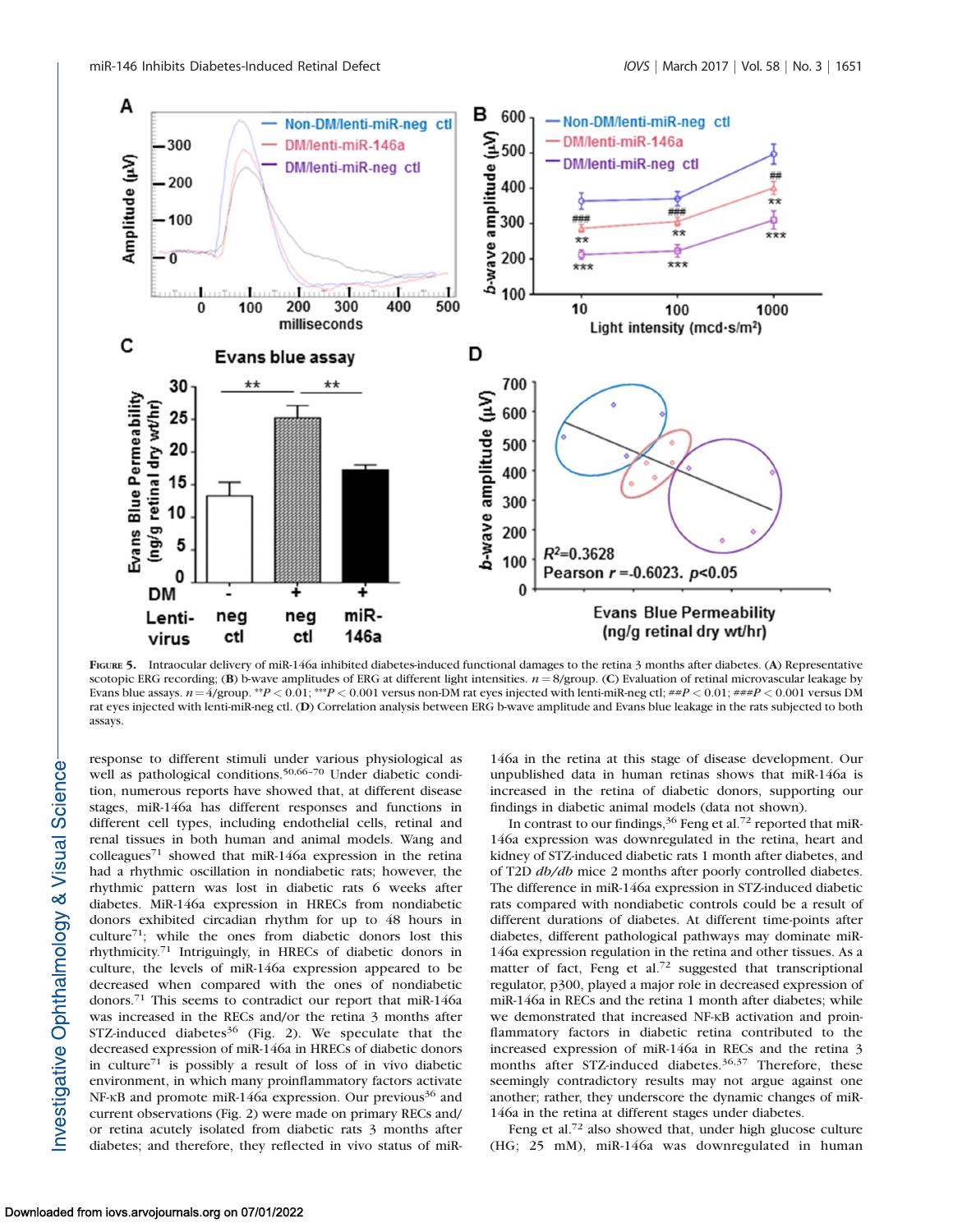umbilical-vein endothelial cells (HUVECs) and bovine retinal microvascular endothelial cells (BRMECs) 24 hours after HG culture. However, in a recent report on HUVECs, Kamali et al.<sup>73</sup> reported an opposite result that, under similar condition, miR-146a expression was significantly upregulated in HUVECs, when NF-KB activity was significantly increased. The downregulation of miR-146a in BRMECs under HG culture reported by Feng et al.<sup>72</sup> appears to contradict to our finding that miR-146a was increased in RECs and retina of diabetic rats 3 months after diabetes.<sup>36</sup> We speculate whether this difference is a result of species difference (bovine versus rat) or their in vitro condition, which could not simulate the complex environment in diabetic retina in vivo. However, the result reported by Feng et al.<sup>72</sup> is also in contradiction to an observation by Wang et al.<sup>71</sup> on HRECs in which miR-146a expression was not affected by HG culture in vitro.<sup>71</sup> This discrepancy may be arisen from different culture conditions and possibly the purity of endothelial cells, because it has been shown that pure HRECs do not have an inflammatory response to HG culture in vitro. $71,74$ 

The complexities of the roles of miR-146a under diabetic conditions are also reflected in studies of diabetic nephropathy (DN). Similar to the report by Feng et al.,<sup>72</sup> Lee et al.<sup>75</sup> showed that miR-146a expression was decreased in the glomeruli of T2D patients and of a T2D mouse model, BTBR ob/ob mice. However, several other groups reported opposite observations.<sup>76-78</sup> Huang et al.<sup>76</sup> showed that miR-146a was significantly increased in kidney tissue from renal biopsy of DN patients as well as in the renal cortex of STZ-induced T1D rats (1, 4, and 8 weeks after diabetes), and a T2D rat model induced by high-fat diet followed by multiple low dose of STZ (MLDS; before and 8 and 16 weeks after diabetes induction). Alipour et al.<sup>77</sup> also reported increased expression of miR-146a in renal tissue of STZ-induced diabetic rats 2 months after diabetes when NF-KB activation was increased. Bhatt et al.<sup>78</sup> showed that miR-146a was significantly upregulated in renal cortex in STZ-induced diabetic mice at 7 and 16 weeks after diabetes, when many proinflammatory factors were induced. Furthermore, Bhatt et al.<sup>78</sup> showed that miR-146a knockout mice had significantly exacerbated signs of DN and increased proinflammatory cytokines in the kidney after STZ-induced diabetes, compared with wild-type mice, suggesting that miR-146a inhibits diabetes-induced inflammatory response in the kidney. This is consistent with our observation in the diabetic retina<sup>36</sup> and our hypothesis that, under physiological condition, miR-146a maintains the homeostasis of NF-KB activation through its negative feedback regulation; it protects diabetes-induced damage by inhibiting NF-KB activation and subsequent inflammatory responses.36,37 The difference between our observation in diabetic retina and the ones in diabetic kidney could be a result of different molecular pathways in different tissues and cell types. However, we could not fully explain the discrepancies among different reports in renal tissues of DN patients and animal models. We speculate that different animal models at different stages of disease development may have contributed to these discrepancies. Experimental details (e.g., the timing of tissue harvesting) may also influence the outcomes of the observation, as miR-146a expression may have a circadian rhythm in the kidney, like in the retina.<sup>71</sup>

The lentiviral construct used in this study, lenti-miR-146a, is a third generation HIV-based lentiviral vector system with advanced safety features<sup>52,53</sup> (in the public domain, http:// www.genecopoeia. com). HIV-based vectors are currently the most popular lentiviral-based expression systems and can effectively transduce genes into a wide variety of dividing and nondividing mammalian cells.<sup>52,53</sup> In the current report, a single dose of lenti-miR-146a was administered one week after STZ-induced diabetes; and the effect of intravitreal delivery of miR-146a was studied 3 months after viral injection. Our data suggests that lenti-miR-146a delivered functional miR-146a, which sustained its function for at least 3 months in vivo. Using similar lentiviral constructs, robust transgene expression in vivo has been reported in RPE,<sup>79-81</sup> photoreceptors,<sup>79,80,82</sup> cornea endothelial cells,  $81,83$  neurons in the brain,  $84,85$  and so on, as early as 4 days after viral injection, <sup>83</sup> lasting as long as 3 months82,84; and the beneficial effect of the transgene can persist as long as 7 months.<sup>80</sup> Whether long-term delivery of miR-146 can be achieved by a single injection of lenti-miR-146a still needs to be determined in future studies. Therapeutic effect may be further optimized by adjustment of the dosage and frequency of injection. In addition, adeno-associated virus (AAV) has been shown to efficiently deliver transgenes in the retina for therapeutic purpose.<sup>86-91</sup> Adeno-associated virusmediated delivery of miR-146 should also be explored to improve the efficiency and therapeutic effect.

The lentiviral construct in the current study carries a GFP cassette (Fig. 1A) to trace viral transduced cells. Although the GFP cassette was expressed robustly in in vitro transduction of HRECs (Fig. 1B), no apparent GFP expression was observed in the retina and other ocular tissues, including the lens, ciliary body and the iris, of lentivirus-injected eyes (data not shown). This may be a result of unknown epigenetic mechanisms to prohibit long-term expression of GFP in vivo; similar phenomenon has been reported in other gene therapy cases by viral delivery.92–94 Intriguingly, in spite of the absence of GFP expression, lenti-miR-146a did result in increased expression of mature miR-146a in the retina, suggesting that the inhibition of the GFP expression is possibly on a posttranscriptional level, because pre-miR-146a is cotranscribed with the GFP cassette in the construct (Fig. 1A). One of the hypotheses is that miR-146a processing may have negative impact on the stability of the transcript, leading to the absence of obvious GFP expression; while miR-146a is successfully delivered. Nevertheless, the lack of expression of GFP prevented us from directly observing the cell types transduced in vivo; therefore, the current experiment falls short to gain further insights into viral-transduced cell types and their contribution to the apparent therapeutic effect. In future studies, delivery of miR-146a in specific cell types of the retina by employing cell type-specific expression constructs or cell type-specific transgenic mice will shed new lights into its roles in various cell types of the retina and their contribution to its protective effects.

MiR-146a is widely expressed in various ocular tissues and involved in a wide variety of disease processes in addition to DR. MiR-146a was shown to be increased in the retina of experimental autoimmune uveoretinitis.<sup>95</sup> In the cornea, miR-146a was reported to be enriched in human limbal corneal epithelial cells (LECs)<sup>96,97</sup> and upregulated in LECs from diabetic patients. Overexpression of miR-146a in LECs resulted in delayed cell migration and wound closure, and increased expression of LEC-specific genes.<sup>96,97</sup> These data suggest important roles of miR-146a in LEC maintenance and wound healing in diabetic cornea.<sup>96,97</sup> MiR-146a was also reported to be upregulated in RPE in response to proinflammatory factors.<sup>98</sup> It was shown that miR-146a was increased in RPE and choroid during aging, but not in neuroretina, suggesting age-related, tissue-specific regulation of miR-146.97,99 Overexpression of miR-146a in RPE inhibited VEGF-A and TNFainduced IL-6 expression.<sup>97,99</sup> In human trabecular meshwork (HTM) cells, miR-146a was shown to be involved in replicative senescence.<sup>100</sup> Overexpression of miR-146a appeared to inhibit the expression of several proinflammatory cytokines, senescence-associated  $\beta$ -galactosidase activity and the production of intracellular reactive oxidative species.<sup>100</sup> In an experimental autoimmune anterior uveitis rat model, miR-146a was decreased in the iris and ciliary body<sup>101</sup> and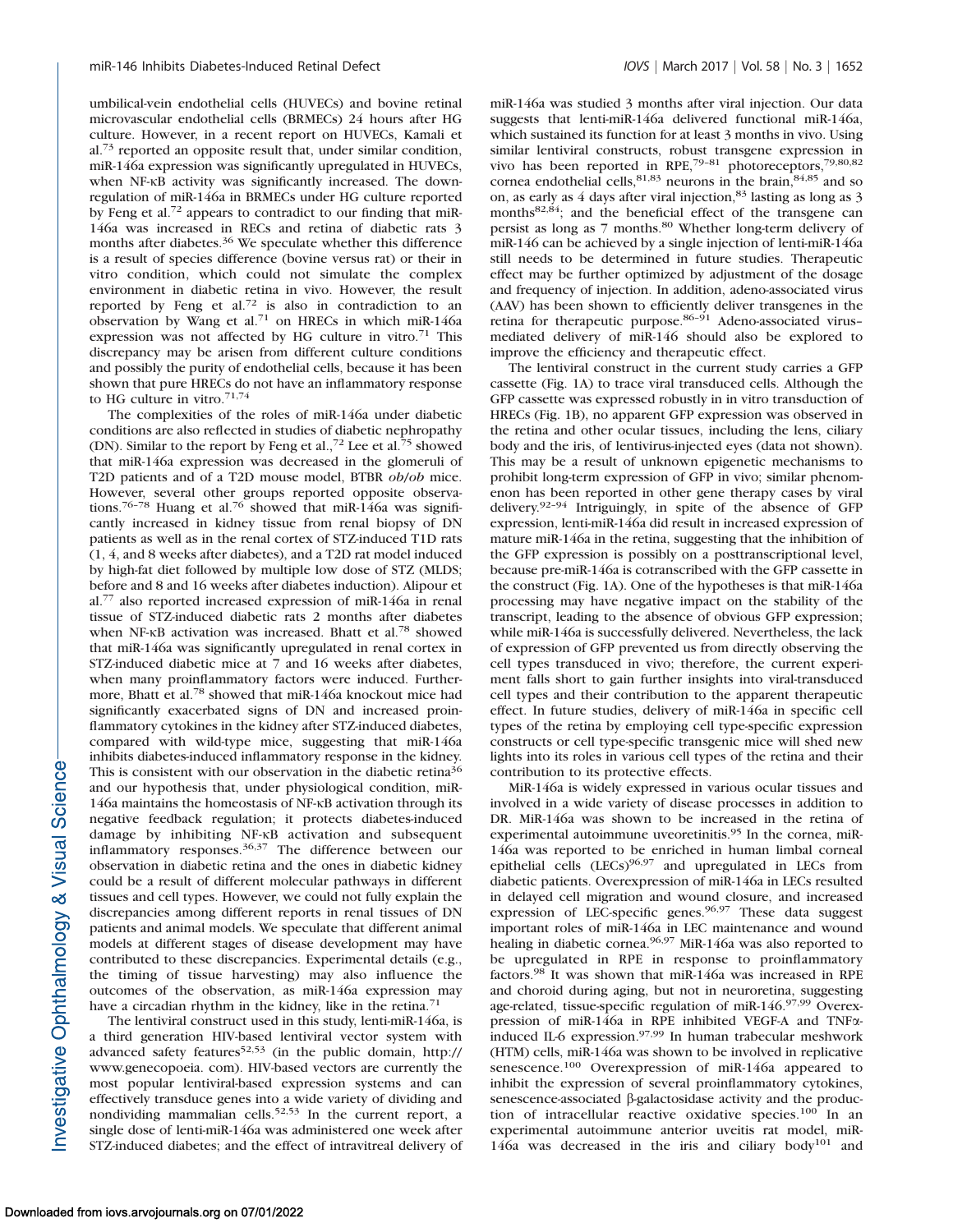suggested to contribute to NF-KB activation, helper T cell (Th)1 clonal expansion and intraocular inflammation.<sup>101</sup> These data suggest that miR-146a has tissue-specific functions in different ocular tissues, and is involved in many disease processes through different mechanisms. Therefore, when testing the effect of overexpression of miR-146a on one tissue in one disease process, its impact on other ocular tissues should be evaluated to avoid unexpected off-target effects. In this regard, tissue- or cell type–specific delivery may be a safer approach.

Nevertheless, our current study, together with our previous reports,36,37 underscores important roles of miR-146a in DR. In spite of the differences of its expression levels at different stages of diabetes in different tissues of different species, the consensus message from numerous studies is that miR-146a is protective against diabetes-induced damages, however, through different mechanisms. In retina, miR-146a protects by inhibiting diabetes-induced increased expression of fibronectin<sup>72</sup> and NF-KB activation and subsequent inflammatory responses<sup>36</sup>; while in the kidney, it limits diabetes-induced increased expression of Notch-1 and Ergb4 and their downstream events,<sup>75</sup> besides fibronectin.<sup>72</sup> Additional independent, well-controlled, longitudinal tissue-specific studies are warranted to fully uncover the roles of miR-146a in DR and other diabetic complications, and its potential as a therapeutic target for the treatment of DR and other ocular diseases.

### Acknowledgments

Supported by a Basic Science Grant from the American Diabetes Association (7-12-BS-107 to SX; Arlington, VA, USA) and an unrestricted grant from the Research to Prevent Blindness (New York, NY, USA) to the Department of Ophthalmology/Kresge Eye Institute, Wayne State University School of Medicine.

Disclosure: P. Zhuang, None; C.K. Muraleedharan, None; S. Xu, P

## **References**

- 1. Congdon N, O'Colmain B, Klaver CC, et al. Causes and prevalence of visual impairment among adults in the United States. Arch Ophthalmol. 2004;122:477–485.
- 2. King H, Aubert RE, Herman WH. Global burden of diabetes, 1995–2025: prevalence, numerical estimates, and projections. Diabetes Care. 1998;21:1414–1431.
- 3. Klein R, Klein BE, Moss SE, Davis MD, DeMets DL. The Wisconsin Epidemiologic Study of Diabetic Retinopathy. II. Prevalence and risk of diabetic retinopathy when age at diagnosis is less than 30 years. Arch Ophthalmol. 1984;102: 520–526.
- 4. Brownlee M. The pathobiology of diabetic complications: a unifying mechanism. Diabetes. 2005;54:1615-1625.
- 5. Reiter CE, Gardner TW. Functions of insulin and insulin receptor signaling in retina: possible implications for diabetic retinopathy. Prog Retin Eye Res. 2003;22:545-562.
- 6. Curtis TM, Gardiner TA, Stitt AW. Microvascular lesions of diabetic retinopathy: clues towards understanding pathogenesis? Eye. 2009;23:1496–1508.
- 7. Antonetti DA, Barber AJ, Bronson SK, et al. Diabetic retinopathy: seeing beyond glucose-induced microvascular disease. Diabetes. 2006;55:2401–2411.
- 8. Chen Y, Wiesmann C, Fuh G, et al. Selection and analysis of an optimized anti-VEGF antibody: crystal structure of an affinity-matured Fab in complex with antigen. J Mol Biol. 1999;293:865–881.
- 9. Ruckman J, Green LS, Beeson J, et al. 2'-Fluoropyrimidine RNA-based aptamers to the 165-amino acid form of vascular endothelial growth factor (VEGF165). Inhibition of receptor binding and VEGF-induced vascular permeability through

interactions requiring the exon 7-encoded domain. J Biol Chem. 1998;273:20556–20567.

- 10. Neufeld G, Cohen T, Gengrinovitch S, Poltorak Z. Vascular endothelial growth factor (VEGF) and its receptors. Faseb J. 1999;13:9–22.
- 11. Rein DB, Zhang P, Wirth KE, et al. The economic burden of major adult visual disorders in the United States. Arch Ophthalmol. 2006;124:1754–1760.
- 12. Bartel DP. MicroRNAs: genomics, biogenesis, mechanism, and function. Cell. 2004;116:281–297.
- 13. Ambros V. The functions of animal microRNAs. Nature. 2004;431:350–355.
- 14. Wightman B, Ha I, Ruvkun G. Posttranscriptional regulation of the heterochronic gene lin-14 by lin-4 mediates temporal pattern formation in C. elegans. Cell. 1993;75:855-862.
- 15. Lee RC, Feinbaum RL, Ambros V. The C. elegans heterochronic gene lin-4 encodes small RNAs with antisense complementarity to lin-14. Cell. 1993;75:843–854.
- 16. Pasquinelli AE, Reinhart BJ, Slack F, et al. Conservation of the sequence and temporal expression of let-7 heterochronic regulatory RNA. Nature. 2000;408:86–89.
- 17. Reinhart BJ, Slack FJ, Basson M, et al. The 21-nucleotide let-7 RNA regulates developmental timing in Caenorhabditis elegans. Nature. 2000;403:901–906.
- 18. Slack FJ, Basson M, Liu Z, Ambros V, Horvitz HR, Ruvkun G. The lin-41 RBCC gene acts in the C. elegans heterochronic pathway between the let-7 regulatory RNA and the LIN-29 transcription factor. Mol Cell. 2000;5:659–669.
- 19. Moss EG, Lee RC, Ambros V. The cold shock domain protein LIN-28 controls developmental timing in C. elegans and is regulated by the lin-4 RNA. Cell. 1997;88:637–646.
- 20. Brennecke J, Hipfner DR, Stark A, Russell RB, Cohen SM. Bantam encodes a developmentally regulated microRNA that controls cell proliferation and regulates the proapoptotic gene hid in Drosophila. Cell. 2003;113:25–36.
- 21. Hipfner DR, Weigmann K, Cohen SM. The bantam gene regulates Drosophila growth. Genetics. 2002;161:1527– 1537.
- 22. Xu P, Vernooy SY, Guo M, Hay BA. The Drosophila microRNA Mir-14 suppresses cell death and is required for normal fat metabolism. Curr Biol. 2003;13:790–795.
- 23. Chang S, Johnston RJ Jr, Frokjaer-Jensen C, Lockery S, Hobert O. MicroRNAs act sequentially and asymmetrically to control chemosensory laterality in the nematode. Nature. 2004;430: 785–789.
- 24. Johnston RJ Jr, Chang S, Etchberger JF, Ortiz CO, Hobert O. MicroRNAs acting in a double-negative feedback loop to control a neuronal cell fate decision. Proc Natl Acad Sci U S A. 2005;102:12449–12454.
- 25. Johnston RJ, Hobert O. A microRNA controlling left/right neuronal asymmetry in Caenorhabditis elegans. Nature. 2003;426:845–849.
- 26. Johnston RJ Jr, Hobert O. A novel C. elegans zinc finger transcription factor, lsy-2, required for the cell type-specific expression of the lsy-6 microRNA. Development. 2005;132: 5451–5460.
- 27. Li X, Carthew RW. A microRNA mediates EGF receptor signaling and promotes photoreceptor differentiation in the Drosophila eye. Cell. 2005;123:1267–1277.
- 28. Chen CZ, Li L, Lodish HF, Bartel DP. MicroRNAs modulate hematopoietic lineage differentiation. Science. 2004;303:83– 86.
- 29. Chen CZ, Lodish HF. MicroRNAs as regulators of mammalian hematopoiesis. Semin Immunol. 2005;17:155-165.
- 30. Ramkissoon SH, Mainwaring LA, Ogasawara Y, et al. Hematopoietic-specific microRNA expression in human cells. Leuk Res. 2006;30:643–647.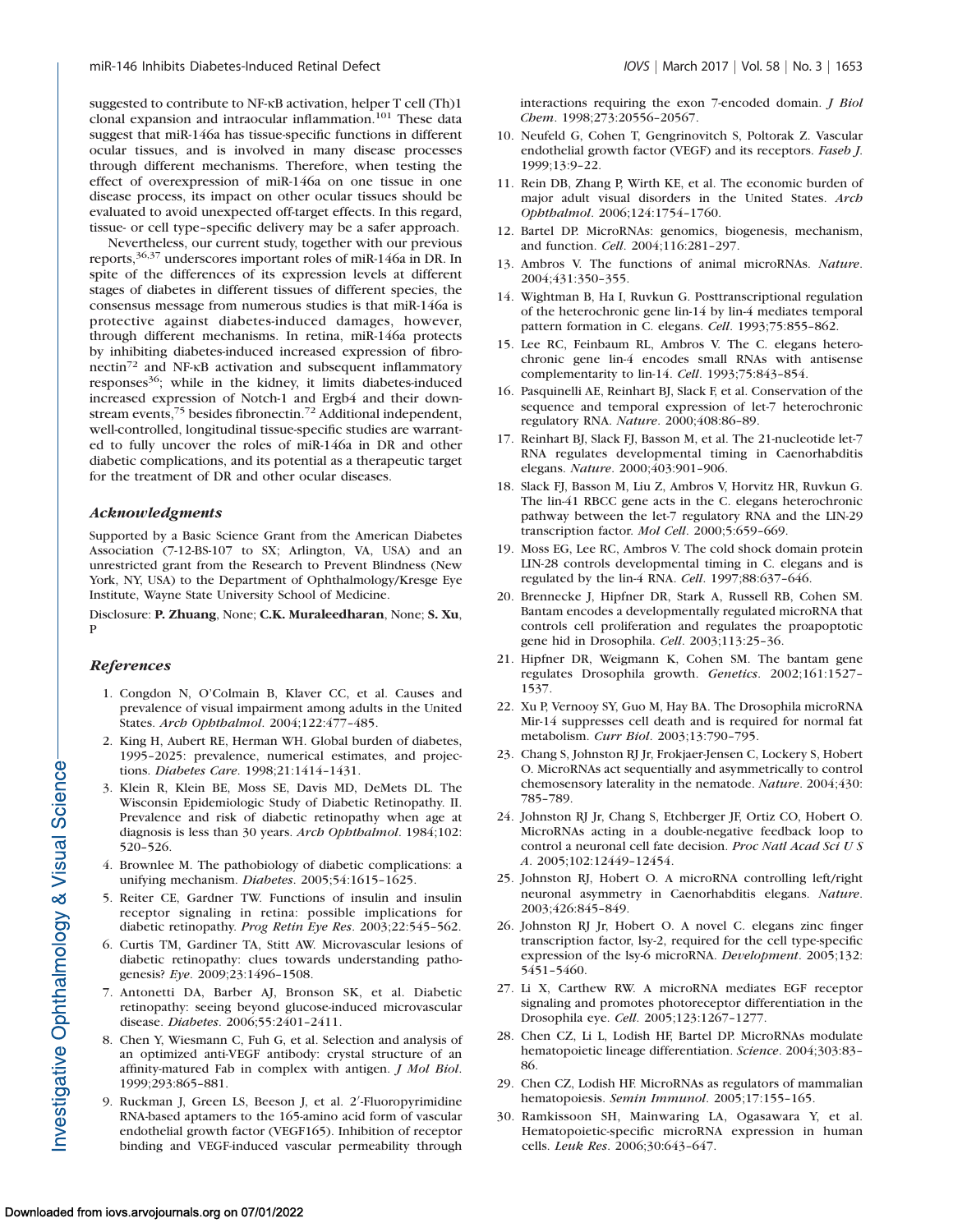- 31. Ramkissoon SH, Mainwaring LA, Sloand EM, Young NS, Kajigaya S. Nonisotopic detection of microRNA using digoxigenin labeled RNA probes. Mol Cell Probes. 2006;20: 1–14.
- 32. Houbaviy HB, Murray MF, Sharp PA. Embryonic stem cellspecific MicroRNAs. Dev Cell. 2003;5:351-358.
- 33. Suh MR, Lee Y, Kim JY, et al. Human embryonic stem cells express a unique set of microRNAs. Dev Biol. 2004;270:488– 498.
- 34. Hatfield SD, Shcherbata HR, Fischer KA, Nakahara K, Carthew RW, Ruohola-Baker H. Stem cell division is regulated by the microRNA pathway. Nature. 2005;435: 974–978.
- 35. Lu J, Getz G, Miska EA, et al. MicroRNA expression profiles classify human cancers. Nature. 2005;435:834–838.
- 36. Kovacs B, Lumayag S, Cowan C, Xu S. MicroRNAs in early diabetic retinopathy in streptozotocin-induced diabetic rats. Invest Ophthalmol Vis Sci. 2011;52:4402–4409.
- 37. Cowan C, Muraleedharan CK, O'Donnell JJ III, et al. MicroRNA-146 inhibits thrombin-induced NF-kappa B activation and subsequent inflammatory responses in human retinal endothelial cells. Invest Ophthalmol Vis Sci. 2014;55: 4944–4951.
- 38. Kowluru RA, Koppolu P, Chakrabarti S, Chen S. Diabetesinduced activation of nuclear transcriptional factor in the retina, and its inhibition by antioxidants. Free Radic Res. 2003;37:1169–1180.
- 39. Romeo G, Liu WH, Asnaghi V, Kern TS, Lorenzi M. Activation of nuclear factor-kappaB induced by diabetes and high glucose regulates a proapoptotic program in retinal pericytes. Diabetes. 2002;51:2241–2248.
- 40. Zheng L, Szabo C, Kern TS. Poly(ADP-ribose) polymerase is involved in the development of diabetic retinopathy via regulation of nuclear factor-kappaB. Diabetes. 2004;53: 2960–2967.
- 41. Kern TS. Contributions of inflammatory processes to the development of the early stages of diabetic retinopathy. Exp Diabetes Res. 2007;2007:95103.
- 42. Kowluru RA, Chakrabarti S, Chen S. Re-institution of good metabolic control in diabetic rats and activation of caspase-3 and nuclear transcriptional factor (NF-kappaB) in the retina. Acta Diabetol. 2004;41:194–199.
- 43. Kowluru RA, Odenbach S. Role of interleukin-1beta in the development of retinopathy in rats: effect of antioxidants. Invest Ophthalmol Vis Sci. 2004;45:4161–4166.
- 44. Kowluru RA, Odenbach S. Role of interleukin-1beta in the pathogenesis of diabetic retinopathy. Br J Ophthalmol. 2004;88:1343–1347.
- 45. Tang J, Kern TS. Inflammation in diabetic retinopathy. Prog Retin Eye Res. 2011;30:343–358.
- 46. Rahman A, True AL, Anwar KN, Ye RD, Voyno-Yasenetskaya TA, Malik AB. Galpha(q) and Gbetagamma regulate PAR-1 signaling of thrombin-induced NF-kappaB activation and ICAM-1 transcription in endothelial cells. Circ Res. 2002;91: 398–405.
- 47. Rahman A, Anwar KN, True AL, Malik AB. Thrombin-induced p65 homodimer binding to downstream NF-kappa B site of the promoter mediates endothelial ICAM-1 expression and neutrophil adhesion. J Immunol. 1999;162:5466-5476.
- 48. Joussen AM, Poulaki V, Le ML, et al. A central role for inflammation in the pathogenesis of diabetic retinopathy. Faseb J. 2004;18:1450–1452.
- 49. Miyamoto K, Khosrof S, Bursell SE, et al. Prevention of leukostasis and vascular leakage in streptozotocin-induced diabetic retinopathy via intercellular adhesion molecule-1 inhibition. Proc Natl Acad Sci U S A. 1999;96:10836–10841.
- 50. Taganov KD, Boldin MP, Chang KJ, Baltimore D. NF-kappaBdependent induction of microRNA miR-146, an inhibitor targeted to signaling proteins of innate immune responses. Proc Natl Acad Sci U S A. 2006;103:12481–12486.
- 51. Crone SG, Jacobsen A, Federspiel B, et al. MicroRNA-146a inhibits G protein-coupled receptor-mediated activation of NF-kappaB by targeting CARD10 and COPS8 in gastric cancer. Mol Cancer. 2012;11:71.
- 52. Bai Y, Soda Y, Izawa K, et al. Effective transduction and stable transgene expression in human blood cells by a thirdgeneration lentiviral vector. Gene Ther. 2003;10:1446–1457.
- 53. Sakuma T, Barry MA, Ikeda Y. Lentiviral vectors: basic to translational. Biochem J. 2012;443:603–618.
- 54. Lumayag S, Haldin CE, Corbett NJ, et al. Inactivation of the microRNA-183/96/182 cluster results in syndromic retinal degeneration. Proc Natl Acad Sci U S A. 2013;110:E507– E516.
- 55. Xu S, Witmer PD, Lumayag S, Kovacs B, Valle D. MicroRNA (miRNA) transcriptome of mouse retina and identification of a sensory organ-specific miRNA cluster. *J Biol Chem.* 2007; 282:25053–25066.
- 56. Perez SE, Lumayag S, Kovacs B, Mufson EJ, Xu S. Betaamyloid deposition and functional impairment in the retina of the APPswe/PS1 delta E9 transgenic mouse model of Alzheimer's disease. Invest Ophthalmol Vis Sci. 2009;50: 793–800.
- 57. Xu S, Ladak R, Swanson DA, et al. PHR1 encodes an abundant, pleckstrin homology domain-containing integral membrane protein in the photoreceptor outer segments. J Biol Chem. 1999;274:35676–35685.
- 58. Xu Q, Qaum T, Adamis AP. Sensitive blood-retinal barrier breakdown quantitation using Evans blue. Invest Ophthalmol Vis Sci. 2001;42:789–794.
- 59. Vallabhapurapu S, Karin M. Regulation and function of NFkappaB transcription factors in the immune system. Annu Rev Immunol. 2009;27:693–733.
- 60. Tabruyn SP, Griffioen AW. NF-kappa B: a new player in angiostatic therapy. Angiogenesis. 2008;11:101–106.
- 61. Frank RN. Diabetic retinopathy. N Engl J Med. 2004;350:48– 58.
- 62. Antonetti DA, Klein R, Gardner TW. Diabetic retinopathy. N Engl J Med. 2012;366:1227–1239.
- 63. Lu LF, Boldin MP, Chaudhry A, et al. Function of miR-146a in controlling Treg cell-mediated regulation of Th1 responses. Cell. 2010;142:914–929.
- 64. Yang L, Boldin MP, Yu Y, et al. miR-146a controls the resolution of T cell responses in mice. *J Exp Med.* 2012;209: 1655–1670.
- 65. Boldin MP, Taganov KD, Rao DS, et al. MiR-146a is a significant brake on autoimmunity, myeloproliferation, and cancer in mice. J Exp Med. 2011;208:1189–1201.
- 66. Pratama A, Srivastava M, Williams NJ, et al. MicroRNA-146a regulates ICOS-ICOSL signalling to limit accumulation of T follicular helper cells and germinal centres. Nat Commun. 2015;6:6436.
- 67. Mei J, Bachoo R, Zhang CL. MicroRNA-146a inhibits glioma development by targeting Notch1. Mol Cell Biol. 2011;31: 3584–3592.
- 68. Huszar JM, Payne CJ. MicroRNA 146 (Mir146) modulates spermatogonial differentiation by retinoic acid in mice. Biol Reprod. 2013;88:15.
- 69. Srivastava M, Duan G, Kershaw NJ, et al. Roquin binds microRNA-146a and Argonaute2 to regulate microRNA homeostasis. Nat Commun. 2015;6:6253.
- 70. Perry MM, Williams AE, Tsitsiou E, Larner-Svensson HM, Lindsay MA. Divergent intracellular pathways regulate interleukin-1beta-induced miR-146a and miR-146b expres-